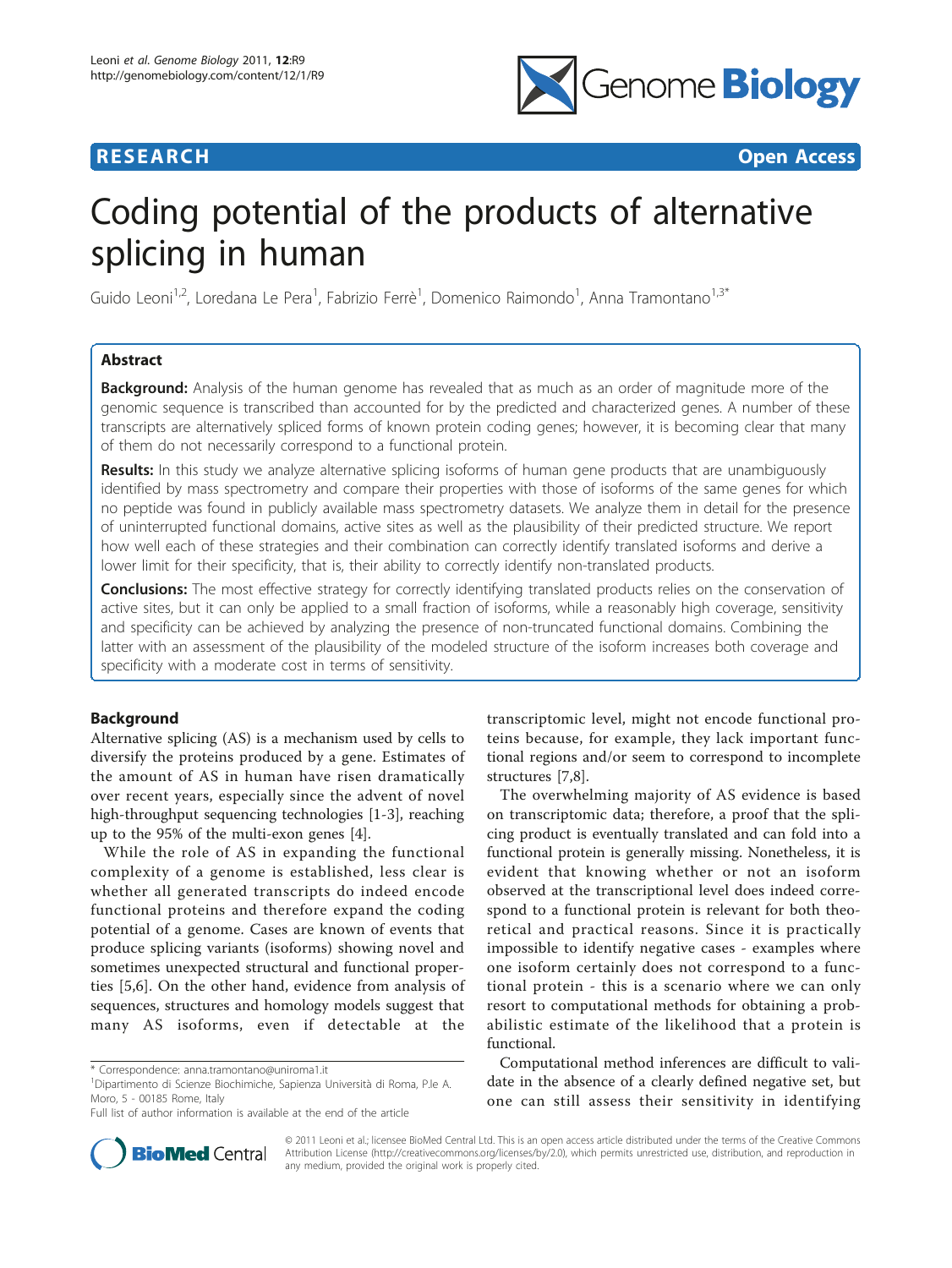isoforms that are known to be translated because, for example, they have been unambiguously identified in proteomic experiments. Although the detection of a peptide identifying an isoform is not conclusive for its functional characterization, it does imply that the corresponding transcript is translated into a protein likely to fold and be produced at sufficient levels to be detected, and therefore strongly suggests that it is unlikely to be non-protein coding. This concept has been applied in the past, in small scale, to data by Tanner and coworkers [\[9](#page-9-0)], who found 16 human genes for which two different isoforms could be unambiguously identified by mass spectrometry (MS). A larger scale systematic analysis of isoform proteomic identification based on MS data performed for the fruit fly [[10](#page-9-0)] led to the identification of AS events that could be confirmed at the protein level for 130 genes. The limited coverage of proteomics data, still far from the level of completeness provided by transcript expression analysis platforms [[10\]](#page-9-0), is the main reason behind the relatively low number of genes identified in both the aforementioned studies.

In this work, we take advantage of MS data for constructing a dataset composed of human isoforms unambiguously identified by MS (AS positive (ASPos) dataset) and use several computational methods to compare their properties with those of isoforms for which no matching peptide can be found in MS public database (unknown dataset). In particular, we study: their structural plausibility, based on structural models by homology; the presence of complete domains, based on Pfam domain definitions [[11\]](#page-9-0); and the presence of functional sites, such as catalytic sites, based on SwissProt annotated features [\[12](#page-9-0)].

The results obtained with this positive dataset, which we used as a benchmark, allowed us to estimate how much each of the methodologies listed above can help in identifying translated isoforms. There is clearly a trade-off between the coverage achieved by each method (for example, the presence of a functional domain is more frequent than the presence of annotated functional sites) and their reliability in predicting the likelihood that the isoform is translated into a product. We used our positive set to estimate the fraction of false negatives detected by each method separately and by their combinations. In order to validate our conclusions, we also built two additional datasets, one containing ORFs obtained from the translation of non-coding transcripts (negative dataset) and one including all products of genes not undergoing AS and for which experimental evidence is available by MS (the noASPos dataset). The first dataset is somewhat artificial since its elements are only selected on the basis of the absence of termination codons in a sufficiently long ORF (at least 100 amino acids long) and is not really representative of realistic cases.

On the other hand, the unknown dataset might contain isoforms that are not observed because they are only present at specific times or in specific cell types and isoforms that are not detected for technical reason by MS. This notwithstanding, the analysis of both datasets can be used to obtain an estimate of the false positive rate of the computational techniques.

Results obtained by considering the ASPos and unknown datasets show that, as expected, the single method with highest sensitivity - that is, the ability to correctly identify translated products - can be achieved by relying on the conservation of features annotated in SwissProt in the isoform, but this is not very frequent (coverage of about 14%), while a reasonably high coverage (81%), a good sensitivity (95%) and a specificity above 40% can be achieved by analyzing the presence of nontruncated Pfam domains. Combining the latter with an assessment of the plausibility of the modeled structure of the isoform increases the coverage by another 8%, with a decrease in sensitivity, but in this case the lower estimate for the specificity increases by at least 2%.

When the artificial non-coding dataset is used as a negative set, the results do not change substantially. Clearly, no SwissProt annotations exist for these transcripts, the presence of non-truncated Pfam domains still has the highest coverage (81%) and sensitivity (95%), with a specificity of around 30%. Also, the combination of structural plausibility and the presence of nontruncated Pfam domains produces a similar picture with coverage, sensitivity and specificity values of 87%, 93% and 33%, respectively.

A different balance between specificity and sensitivity can be required in different cases; therefore, we think that the results reported here can provide a useful guide to prioritizing experiments for different purposes.

# Results and discussion

Proteomics technology can provide experimental evidence that a specific isoform is expressed, translated and sufficiently stable to be detected in vivo, although, unfortunately, it cannot be used to exclude the presence of a protein, nor can any other experimental technique provide such information. Nevertheless, the analysis of proteomic datasets can offer a repertoire of isoforms whose products are certainly present in the cell. Proteomics experiments provide a large amount of data, which are available in specialized databases such as PeptideAtlas [[13](#page-9-0)] in the form of peptides with unambiguous mapping to protein sequences. In order to be able to detect the presence of a specific isoform in the midst of the whole spectrum of possible products of a gene, we first need to identify those isoform regions that are specific for one isoform, that is, that do not map to any other isoform of the same gene [\[14](#page-9-0)].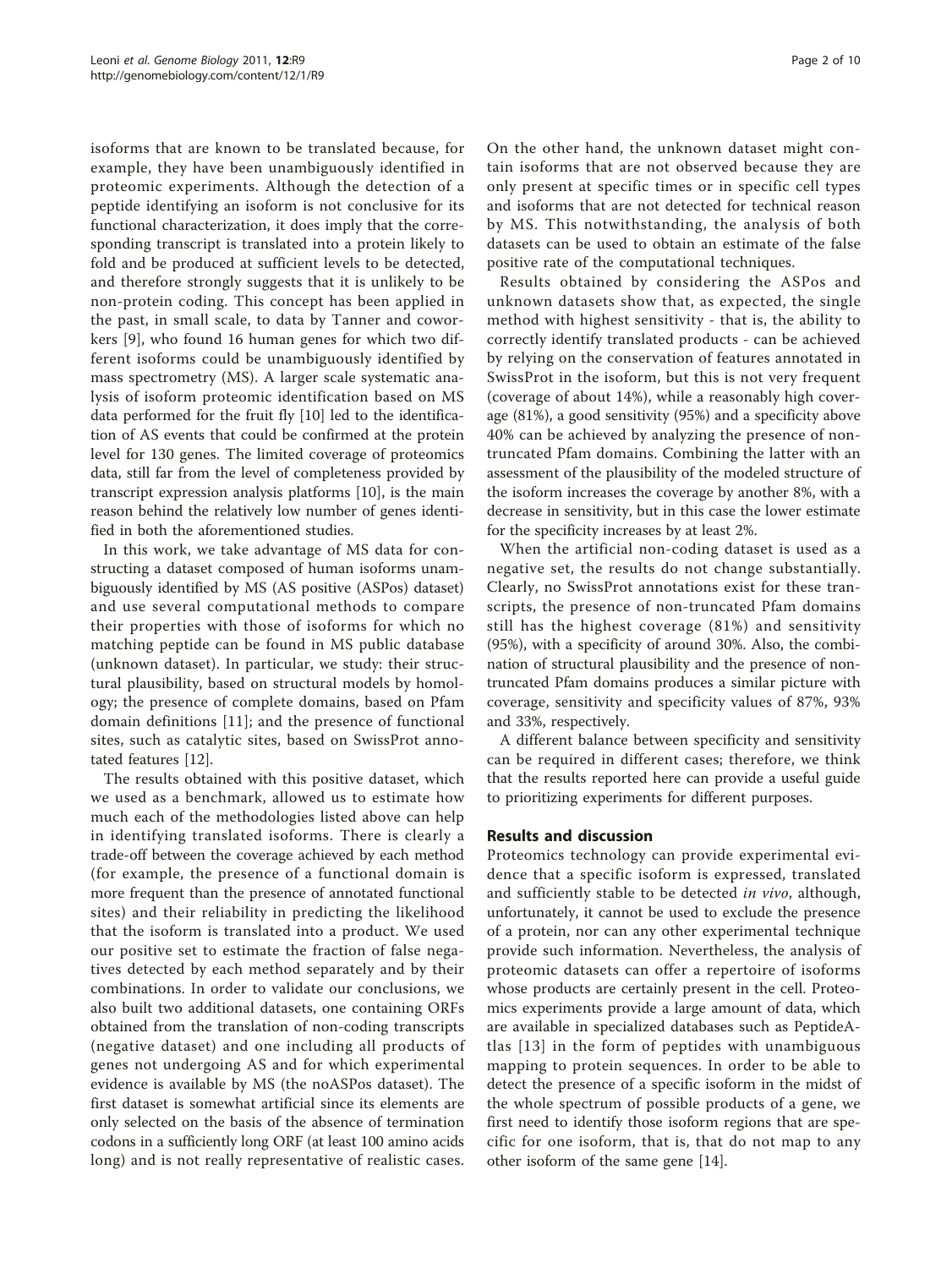Of the 22,320 Ensembl57 [[15](#page-9-0)] protein coding genes, 15,914 produce more than one isoform, and are therefore subject to AS. We did not include in this dataset those isoforms annotated as non-protein coding by Ensembl, and those differing only in their UTRs at the 5' or 3' end (therefore having identical coding regions), and ended up with 60,568 isoforms. In this group of alternative transcripts, we identified all regions (whole exons or exon portions) of each gene that are included in only one isoform (Figure 1). The detection of peptides mapping to such specific regions in MS experiments allows the unambiguous identification of the translation of the corresponding transcripts. PeptideAtlas human build peptides (May 2010) were mapped to the exons of these isoforms and classified as specific or unspecific accordingly. A total of 1,124 isoforms (from 1,025 genes) are identified by at least one specific peptide, and represent the set of isoforms whose existence is confirmed at the protein level. This figure is somewhat different from that reported in [[14](#page-9-0)], where specific transcripts for 3,059 human alternatively spliced genes were identified using PeptideAtlas peptides, but this was expected since we used a more up-to-date release of PeptideAtlas in which the peptide mapping criteria were more stringent.

We focused our analysis on those genes having at least one isoform unequivocally identified by PeptideAtlas peptides and at least one other isoform for which no peptide mapping to its specific regions was found and that were predicted by PeptideSieve [\[16](#page-9-0)] to be detectable by the most popular current MS technologies (this being due to their charge, hydrophobicity, mass, secondary structure, and so on). When more than one ASPos or unknown isoform were present for a gene, we selected only the shortest and longest ones, respectively. We also verified that the results would not be affected if we were

to use isoforms identified by at least two or more peptides (data not shown).

We also built a dataset containing the products of all genes that do not undergo AS and that are identified by at least one peptide present in PeptideAtlas and a dataset built by translating ORFs present in processed transcripts annotated as non-coding in Ensembl (see Materials and methods).

In conclusion, our datasets include 555 isoforms identified by MS (ASPos dataset), 555 isoforms corresponding to the same genes but for which no specific peptide is present in PeptideAtlas (unknown dataset), 865 products of genes that do not undergo AS (noASPos dataset) and 555 translated sequences from non-coding transcripts (negative dataset).

Our unknown dataset doubtlessly includes isoforms whose product is not detected since it is present only in specific tissues, cell cycle phases, developmental stages, or in the presence of specific stimuli, but a certain fraction can produce non-protein coding transcripts.

Our aim is to determine how many of the isoforms in the ASPos dataset that are identified as true products of a regulated AS event can be detected by different computational methods in order to evaluate their sensitivity. For the reason described above, the unknown set can only be used to estimate the lower limit of the specificity of the methods, while the negative dataset does not suffer this problem but is less representative of a real situation, even though we obtained the sequence by translating processed transcripts rather than random genomic sequences.

# Positive isoforms are predicted to be structurally more plausible than unknown isoforms

Arguably, a considerable amount of non-functional AS will lead to polypeptide sequences that can not fold in a



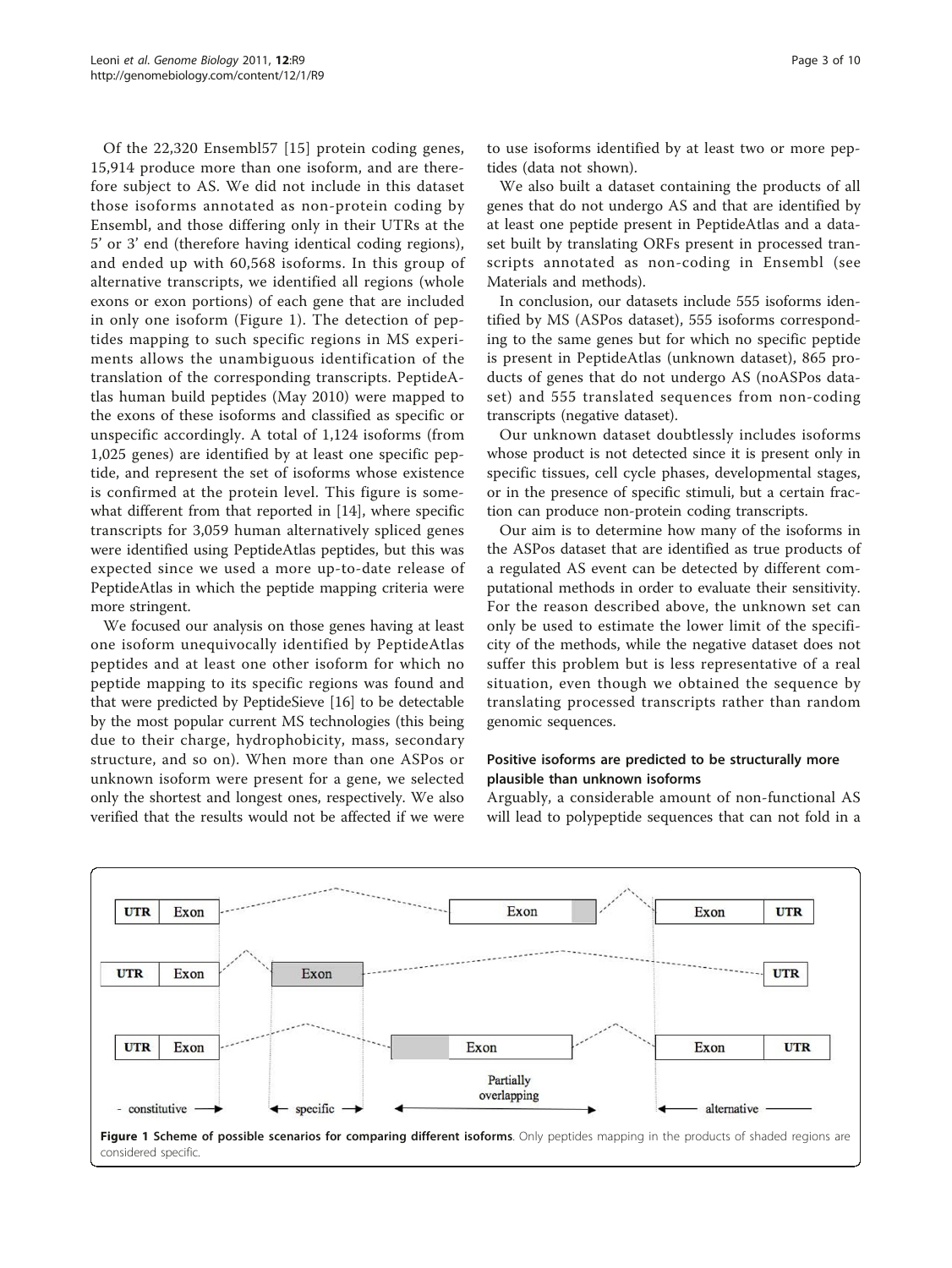stable conformation and therefore are quickly degraded. We cannot exclude that a stable conformation can be the result of profound structural rearrangements or of the establishment of stabilizing interactions with a binding partner. Such cases are very hard to identify, but apparently not very frequent [\[5,6](#page-9-0)].

Here we predicted the structure of all the isoforms of the ASPos and noASPos datasets for which a suitable structural template could be found and carefully analyzed the resulting models according to several criteria. We estimated how well packed the protein model is and the extent to which hydrophobic surface is exposed to solvent with respect to the average single domain proteins in the database of solved protein structures and to the template used to build the model (see Materials and methods). We also assessed whether insertions and deletions with respect to the structural template, when present, could be accommodated within the modeled structure. In particular, we flagged as 'unlikely' cases where a deletion would imply connectivity between two residues that are too far away in space and where insertions would occur in the well packed core of the protein.

The detailed pipeline for model building is described in the Materials and methods section. We were able to model 230 isoforms from the noASPos dataset, 147 from the ASPos dataset, 145 from the unknown dataset and 84 from the negative dataset, with coverage (that is, the fraction of protein sequence that can be modeled) of at least 90%.

The majority (134; 91%) of modeled isoforms from the ASPos dataset are structurally consistent. Difficult to accommodate deletions and/or insertions with respect to the template are present for nine isoforms from the positive dataset (6%), while five show a non-optimal packing of their interior (the two cases can obviously occur in the same isoform). The corresponding numbers for the noASPos dataset are similar (88% with a plausible structure, 9 isoforms with difficult to accommodate deletions/insertions corresponding to about 4% of the total and 18 with non-optimal packing corresponding to 8% of the total). On the other hand, the fraction of viable models is remarkably smaller for the negative (40; 48%) and unknown dataset isoforms (69; 48%). The negative dataset includes 13 models with difficult to accommodate deletions/insertions and 32 models with non-optimal packing. In 64 cases the models of the unknown dataset show non-optimal packing and in 10 they also have difficult to accommodate deletions/ insertions.

# Functional domains are more often truncated in unknown isoforms than in positive ones

AS can remove whole protein domains, but tend not to occur within domains [[17\]](#page-9-0). While this is not an absolute

rule, it is reasonable to assume that a substantial amount of isoforms where at least one domain is truncated by a splicing event correspond to non-protein coding transcripts.

To verify how well this criterion performs in real cases, we used the definition of domains in the Pfam database [[11\]](#page-9-0). Each Pfam domain is described by a hidden Markov model (HMM) built on the seed example sequences for that domain. Different isoforms of the same gene can carry different sets of domains [\[18](#page-9-0),[19](#page-9-0)]. On the other hand, a domain that is truncated in an isoform is more likely to be the result of incorrect splicing than of a regulated event. As described in Materials and methods, a domain is considered truncated if the isoform sequence matches less than 70% of its length.

Most isoforms of the noASPos and ASPos datasets (83% and 86%, respectively) only include complete Pfam domains, and only 5% contain truncated Pfam domains. The situation is drastically different for the unknown and negative datasets, where 41% and 50% of the isoforms only contain complete Pfam domains, respectively, and 42% and 36% include at least one truncated Pfam domain.

It should be mentioned that more Pfam domains are found in isoforms of the ASPos dataset than the unknown one (2.43 domains on average versus 1.63). This could be attributed to the fact that these isoforms tend to be longer than the unknown ones (average length 694 amino acids versus 345). On the other hand, our data indicate that the length has little or no impact on the number of truncated domains. The average length of proteins included in the PDB database [\[20](#page-9-0)] is 606 amino acids and the percentage of proteins with truncated Pfam domains is only 14%, much lower than what we observe in our unknown dataset, and the percentage of truncated Pfam domains in these proteins is independent of the length (data not shown). Similarly, sequences in our noASPos dataset, whose average length (436) is comparable with that of members of the unknown (345) and negative datasets (485), include a truncated domain in only 5% of cases (compared with 42% and 36% for the unknown and negative datasets). Although we cannot exclude that the length of the transcripts might affect the results to a minor extent, we believe that in any case, the presence of a truncated domain, whatever the reason, is an indication of a lack or impairment of the associated function.

# Functional features are rarely disrupted in positive isoforms

We verified whether AS would remove existing annotated active sites present in other isoforms of the same gene in the ASPos and unknown datasets. A similar procedure cannot be applied to the negative dataset,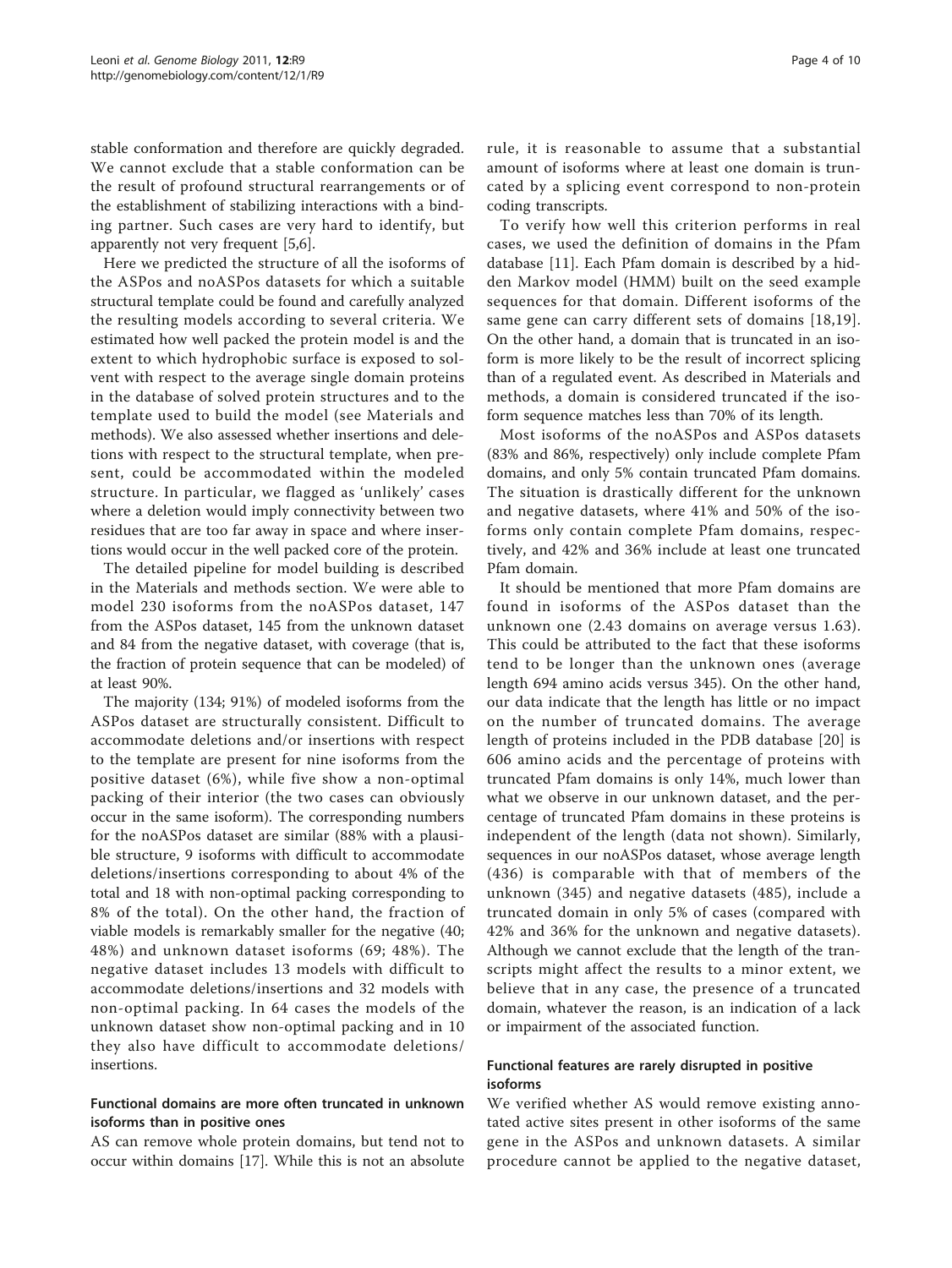since these translated sequences are not annotated, nor, obviously, to the noASPos dataset, where no AS occurs.

In several entries of our ASPos dataset, the annotation for an active site (80 genes) is present in the Swiss-Prot database [\[12](#page-9-0)]. Active sites are present in both isoforms of the positive and unknown dataset in only 60% of cases. In all other cases, the isoform of the unknown dataset (which is not identified by a specific peptide in PeptideAtlas) does not retain the active sites. In a single case a functional site is found in the unknown dataset isoform (Ensembl ID: ENSP00000359932) but not in the associated positive isoform (ENSP00000359935). In this case, positive and unknown isoforms have a radically different amino acid sequence after residue 114, due to the usage of different exons after the initial shared portion (for this reason these two isoforms are associated with different SwissProt IDs, FPGT\_HUMAN and TNI3K\_HUMAN, respectively) and have a different biological function (the former is a fucose-1-phosphate guanylyltransferase, the latter a serine/threonine-protein kinase). Therefore, in this particular case, the loss of functional sites is due to a radical functional change.

#### Transcription levels of the isoforms in different datasets

Isoform-specific expression can be estimated by means of recently developed microarray platforms that target all exons of a gene or (a subset of) exon-exon junctions. The Affymetrix Exon arrays [[21](#page-9-0)] are high-density chips in which probe sets (composed by at least four probes) were designed for all exons in Ensembl. This platform proved to be very accurate and sensitive in the detection of AS events and is routinely used for the study of cellular processes in healthy or disease conditions. Expression data from 11 adult human tissues are publicly available from the Affymetrix website, and offer a valuable resource for the study of exon-level expression of human isoforms. The distribution of the expression level of the transcripts present in the ASPos, noASPos and unknown datasets are shown in Figure 2.

As can be appreciated from Figure 2, the isoforms in the unknown dataset have a lower level of normalized expression of specific exons than those in the ASPos and noASPos datasets. This notwithstanding, the overlap between the distributions is rather high (around 70%). Some of the unknown isoforms whose transcripts are expressed at lower levels might correspond to products present in limited amounts and less likely to be detected by MS, or they might be due to splicing errors, which are expected to happen at low frequency. On the other hand, a high percentage of non-detected isoforms are expressed at levels similar to those of the positive datasets and the lack of their detection points to the possibility that they do not produce functional proteins.



#### Statistical significance of different criteria

Figure [3](#page-5-0) and Table [1](#page-6-0) summarize results on coverage, accuracy, sensitivity and the lower estimate of the specificity of the criteria described above as well as of their union and intersection.

shown in Table [2](#page-6-0). 0.25 or 20 0.25 or 20 0.25 or 20 0.25 or 20 0.25 or 20 0.25 or 20 0.25 or 20 0.25 or 20 0.25 or 20 0.25 or 20 0.25 or 20 0.25 or 20 0.25 or 20 0.25 or 20 0.25 or 20 0.25 or 20 0.25 or 20 0.25 0.25 or 20 0 There is an obvious trade-off between coverage and accuracy. Isoforms that preserve the active sites, that contain only non-truncated Pfam domains and that are structurally plausible are very likely to be translated in functional products (80% accuracy), although this combination of features is only observed in a small fraction of the cases. On the other hand, a very good compromise for predicting the functionality of an isoform is to verify that it does not contain interrupted Pfam domains or has a plausible modeled structure. This would be appropriate for most practical purposes and applicable to almost 90% of the cases, providing an accuracy above 70% with a sensitivity and specificity of 93% and of at least 44%, respectively. The detection of complete Pfam domains, certainly easier to obtain in large scale analyses, has a high coverage and good sensitivity, although its specificity is not very high. In practice, when an isoform contains an interrupted Pfam domain, it is very likely not to be functional, while the detection of only complete Pfam domains in an isoform, especially if produced by a transcript overlapping with a coding one, as is the case for our non-coding dataset, is not very informative. The overall picture does not change when the non-coding dataset is considered instead of the unknown one (in which case, however, the conservation of the active sites cannot be taken into account), as shown in Table 2.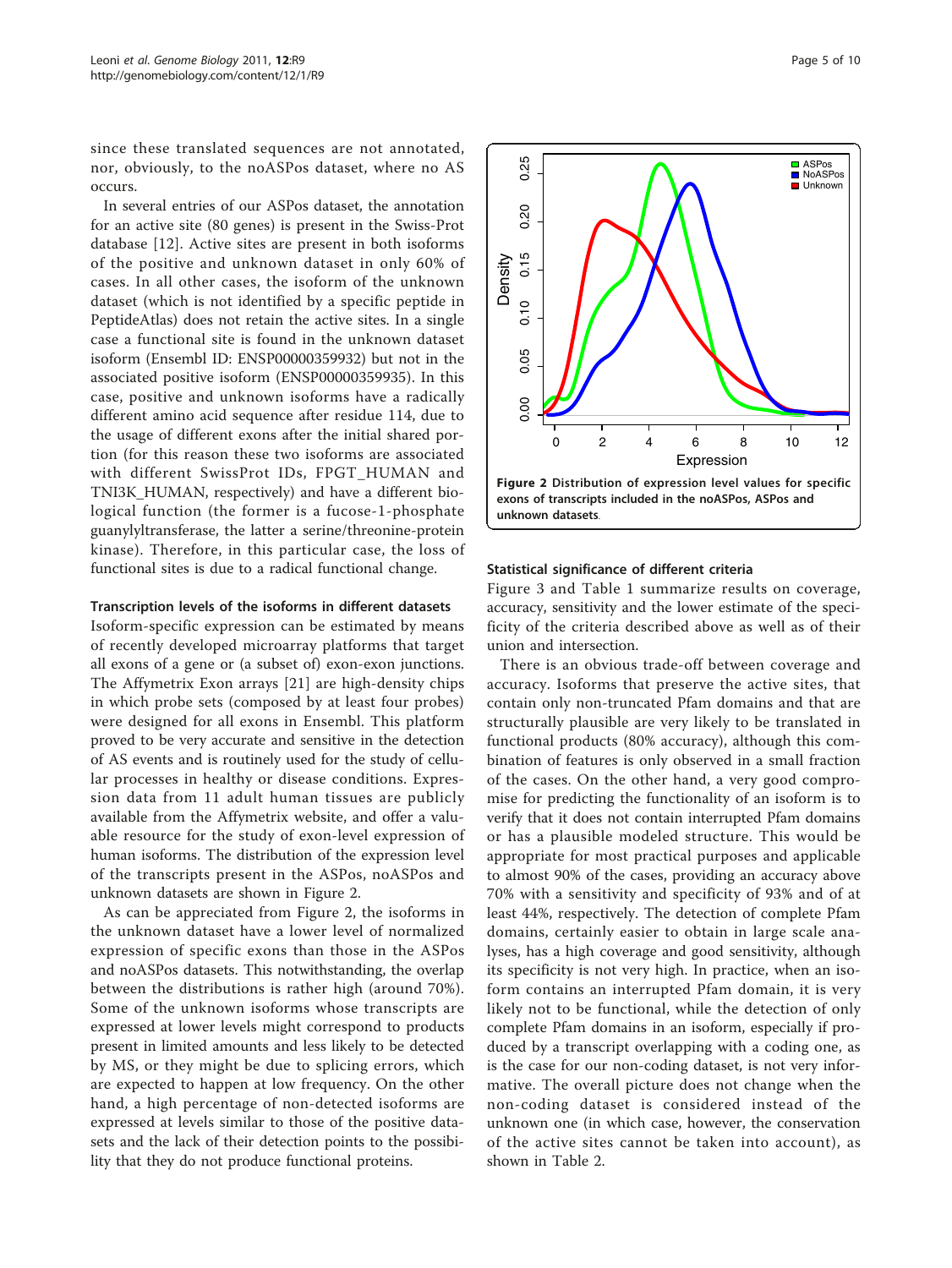<span id="page-5-0"></span>Leoni et al. Genome Biology 2011, <sup>12</sup>:R9 http://genomebiology.com/content/12/1/R9

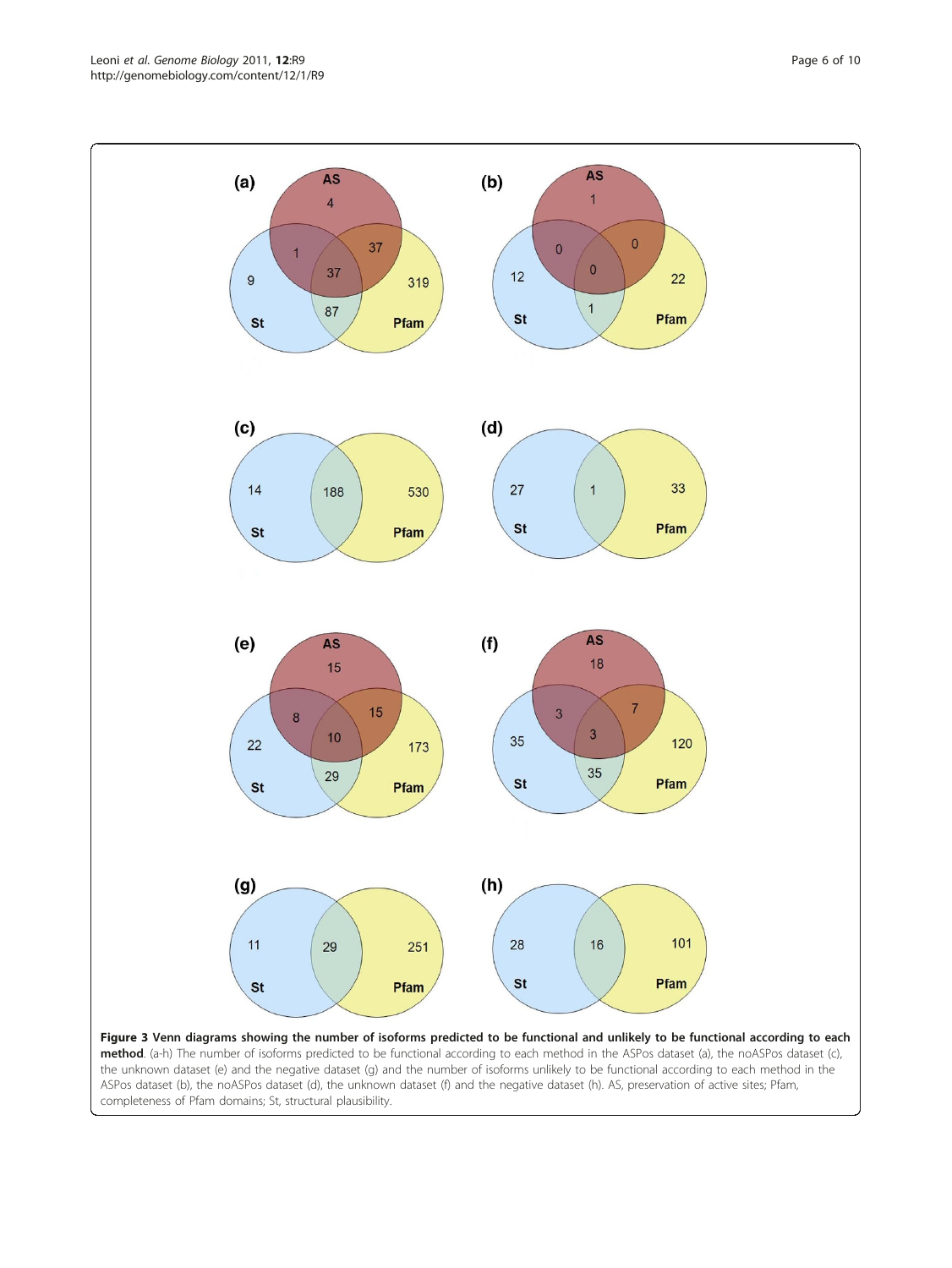<span id="page-6-0"></span>Table 1 Results of the statistical analysis with respect to the unknown dataset

|                    | Coverage | <b>TP</b> | TN  | <b>FP</b> | <b>FN</b> | Accuracy | Sensitivity | <b>Specificity</b> |
|--------------------|----------|-----------|-----|-----------|-----------|----------|-------------|--------------------|
| AS                 | 0.14     | 79        | 31  | 48        |           | 0.69     | 0.99        | 0.39               |
| St                 | 0.26     | 134       | 76  | 69        | 13        | 0.72     | 0.91        | 0.52               |
| Pfam               | 0.81     | 480       | 165 | 227       | 23        | 0.72     | 0.95        | 0.41               |
| AS U St            | 0.35     | 175       | 101 | 99        | 14        | 0.71     | 0.93        | 0.50               |
| St U Pfam          | 0.89     | 490       | 203 | 257       | 35        | 0.71     | 0.93        | 0.44               |
| AS U Pfam          | 0.85     | 485       | 186 | 250       | 24        | 0.71     | 0.95        | 0.43               |
| AS U St U Pfam     | 0.92     | 494       | 221 | 272       | 36        | 0.70     | 0.93        | 0.45               |
| $AS \cap St$       | 0.06     | 38        | 6   | 18        | 0         | 0.71     | 1.00        | 0.25               |
| St $\cap$ Pfam     | 0.18     | 124       | 38  | 39        |           | 0.80     | 0.99        | 0.49               |
| AS $n$ Pfam        | 0.10     | 74        | 10  | 25        | 0         | 0.77     | 1.00        | 0.28               |
| AS $n$ St $n$ Pfam | 0.05     | 37        | 3   | 10        | 0         | 0.80     | 1.00        | 0.23               |

Coverage, accuracy, sensitivity and specificity of the different strategies and their combinations (U = union and ∩ = intersection) with respect to the unknown dataset. AS, preservation of active sites; Pfam, completeness of Pfam domains; St, structural plausibility. The definition of the other parameters is reported in Materials and methods. FN, false negative; FP, false positive; TN, true negative; TP, true positive.

#### Conclusions

The wealth of high throughput data that are continuously being produced opens the way to the investigation of relevant properties of living organisms and can be effectively exploited in many instances. Cataloguing all putative isoforms of genes is one such example, although care should be taken since there is evidence that not all isoforms identified at the transcriptional level correspond to functional proteins [[8](#page-9-0)].

The question that we address here - whether or not an isoform is likely to be functional - is relevant but unfortunately cannot be answered in a definite way by experimental approaches. While the presence of a functional protein in the cell can be demonstrated, it is impossible to assess that a given peptide sequence is not present or functional at any given time or in any compartment of a cell or an organism. Computational methods, provided they are properly assessed and evaluated, are therefore essential. We show here that different computational strategies and their combination can be effectively used as proxies for assessing the likelihood that an isoform observed at the transcriptional level does correspond to a functional protein product.

We believe that the estimate of the accuracy of different computational strategies and of their different combination provided here can be used for selecting different strategies for different occasions. In some cases, a higher rate of false positives might be preferable to a higher number of false negatives - for example, when a specific gene of interest is being investigated thoroughly - although even in this case prioritizing the experiment taking advantage of computational estimates can save time and resources.

Obviously, the impossibility of obtaining a true negative set implies that, while one can assess the ability of the methods to detect translated isoforms - that is, the percent of true positives and false negatives that they predict - it is impossible at present to give a precise estimate of how many false positives would result from any computational analysis. This is a very difficult, or perhaps impossible, problem to solve, but learning about the ability of the analyzed strategies to detect most of the truly translated isoforms and the lower estimate of their specificity that we have provided here can be of great help in understanding the functional repertoire of higher eukaryote genomes. Clearly, the accumulation of more and more proteomic data will allow even more effective strategies to be devised.

# Materials and methods

The datasets used in this analysis were all constructed starting from the coding portion of the human genome in Ensembl57 [[15\]](#page-9-0). Out of the total number of Ensembl protein coding genes (22,320), 6,406 genes are not

| Table 2 Results of the statistical analysis with respect to the negative dataset |  |  |  |
|----------------------------------------------------------------------------------|--|--|--|
|----------------------------------------------------------------------------------|--|--|--|

|                 |          |           |     |           | -         |          |             |                    |
|-----------------|----------|-----------|-----|-----------|-----------|----------|-------------|--------------------|
|                 | Coverage | <b>TP</b> | TN  | <b>FP</b> | <b>FN</b> | Accuracy | Sensitivity | <b>Specificity</b> |
| St              | 0.21     | 134       | 44  | 40        |           | 0.77     | 0.91        | 0.52               |
| Pfam            | 0.81     | 480       |     | 280       | 23        | 0.67     | 0.95        | 0.29               |
| St U Pfam       | 0.87     | 490       | 145 | 291       | 35        | 0.66     | 0.93        | 0.33               |
| $St \n  n Pfam$ | 0.15     | 124       | 16  | 29        |           | 0.82     | 0.99        | 0.36               |

Coverage, accuracy, sensitivity and specificity of the different strategies and their combinations (U = union and  $\cap$  = intersection) with respect to the negative dataset. Pfam, completeness of Pfam domains; St, structural plausibility. The definition of the other parameters is reported in Materials and methods. FN, false negative; FP, false positive; TN, true negative; TP, true positive.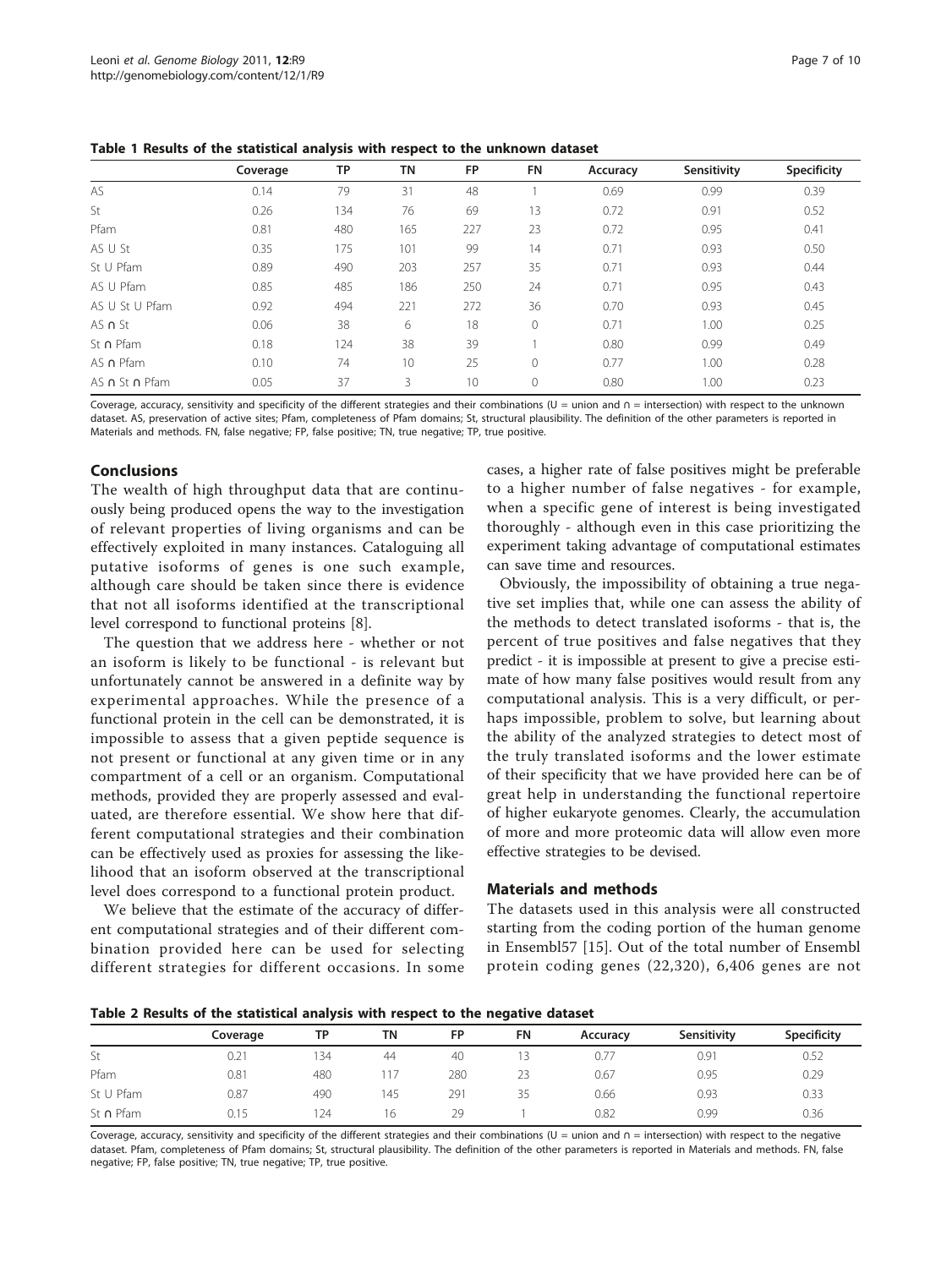subjected to AS. Of all the isoforms encoded by the remaining genes, 31,618 are classified as non-protein coding according to the Ensembl annotations. In the remaining genes, we found 7,467 isoforms differing only for their untranslated regulatory regions from other isoforms in the same gene, and these were removed. We also discarded an additional 1,844 genes that were left with only one isoform. At this stage the dataset of alternative spliced isoforms contains 60,568 isoforms encoded by 13,980 genes.

Taken together, these latter isoforms contain 278,155 exons in their coding sequences identified by a unique Ensembl exon ID. These exons were classified as present in all transcripts of a gene (constitutive, 20% of the total), in a subset of the gene transcripts (semi-constitutive, 49%), or in a single transcript only (specific, 12%). Cases of semi-constitutive exons with parts of their sequence partially overlapping with another exon were classified in a separated category (partially overlapping, 19%).

# Mapping of proteomic peptides on the human AS isoforms

Proteomics data were retrieved from the PeptideAtlas database [\[13](#page-9-0)]. PeptideAtlas organizes its data into builds centered on a particular species or tissue. We used the May 2010 human build [[22\]](#page-9-0), which contains 71,303 different peptides ranging in size from 7 to 66 (mean 17); these were unambiguously mapped to human Ensembl57 proteins. We selected only those peptides classified by PeptideAtlas as non-exon spanning. Of these, 39,956 match isoforms included in our dataset. We classified 11,005 peptides that unambiguously identify one protein isoform by mapping to a specific exon or to a specific part of partially overlapping exons as 'specific' peptides. Peptides that map into semi-constitutive exons, constitutive exons or non-specific parts of partially overlapping exons were classified as 'unspecific' peptides.

# Building of the positive, negative and unknown datasets

The noAS positive dataset was built by selecting the products of all non-alternatively spliced genes that are unambiguously identified by PeptideAtlas peptides and contains 865 gene products identified by 4,589 peptides. All the isoforms produced by AS that are unambiguously identified by specific PeptideAtlas peptides (576 isoforms identified by 2,546 peptides) were considered for inclusion in the ASPos dataset. Out of all remaining isoforms, those having specific exons (or specific exon regions in partially overlapping exons) but that were not identified by any PeptideAtlas peptide, although they could in principle be detected according to the Peptide-Sieve algorithm [[16\]](#page-9-0), were considered for inclusion in the unknown dataset (782 isoforms). In detail, the sequences of the isoforms in the unknown dataset were submitted to the PeptideSieve algorithm, which predicts the likelihood of the peptide being observed in a proteomics experiment, taking into account ionization and missed cleavage propensity. The program first performs an in silico digestion of the protein and then computes for each peptide a list of physical and chemical descriptors. Next, it scores the likelihood that each peptide is observed in one of the four proteomics platforms (PAGE MALDI, PAGE ESI, ICAT ESI, MUDPIT ESI). An unknown isoform is considered detectable in a proteomics experiment if at least one of its peptides, originating from its specific regions, has a score of at least 0.5 (the default lower limit score in PeptideSieve). When used as described above, PeptideSieve has an expected accuracy above 85%. When more than one identified or not identified isoform was present in the same gene, we included only the shortest one of the ASPos dataset and the longest one of the unknown dataset. At the end of the procedure the ASPos and unknown datasets included 555 isoforms each.

To obtain the negative dataset, we considered transcripts annotated as non-coding present in regions of the genome containing at least one coding transcript (we did not include transcripts undergoing nonsense mediated decay), translated their sequence starting from the first AUG and continuing until a stop codon was encountered, and selected the longest 555 translated sequences. The average lengths of members of the datasets are 436 (noASPos), 694 (ASPos), 345 (unknown) and 485 (negative).

# Structural characterization of the isoform datasets

We built structural models by homology for each isoform in our datasets for which the native structure is unknown, and for which a suitable template covering more than 90% of the sequence could be found. HHsearch 1.1.5 [[23](#page-9-0)] was used to search for possible structural templates (default parameters) and for obtaining the sequence alignment between the target and its putative templates. The resource builds a HMM of the target protein family and compares it to the HMMs representing a set of non-redundant families of proteins of known structure (sequence identity between any pair below 70%). Model building was performed using a local version of Modeller9v8 [[24](#page-9-0)] (default parameters). Models were considered structurally plausible if there is a deletion with respect to the template and the distance between the two residues on either side is larger than 15Å; if there is an insertion of more than three residues in the core of the protein, that is, between two residues whose solvent accessibility calculated with POPS [[25\]](#page-9-0) is lower than  $5\text{\AA}^2$ ; if the packing efficiency of the resulting model computed using the OS software [[26](#page-9-0)] is below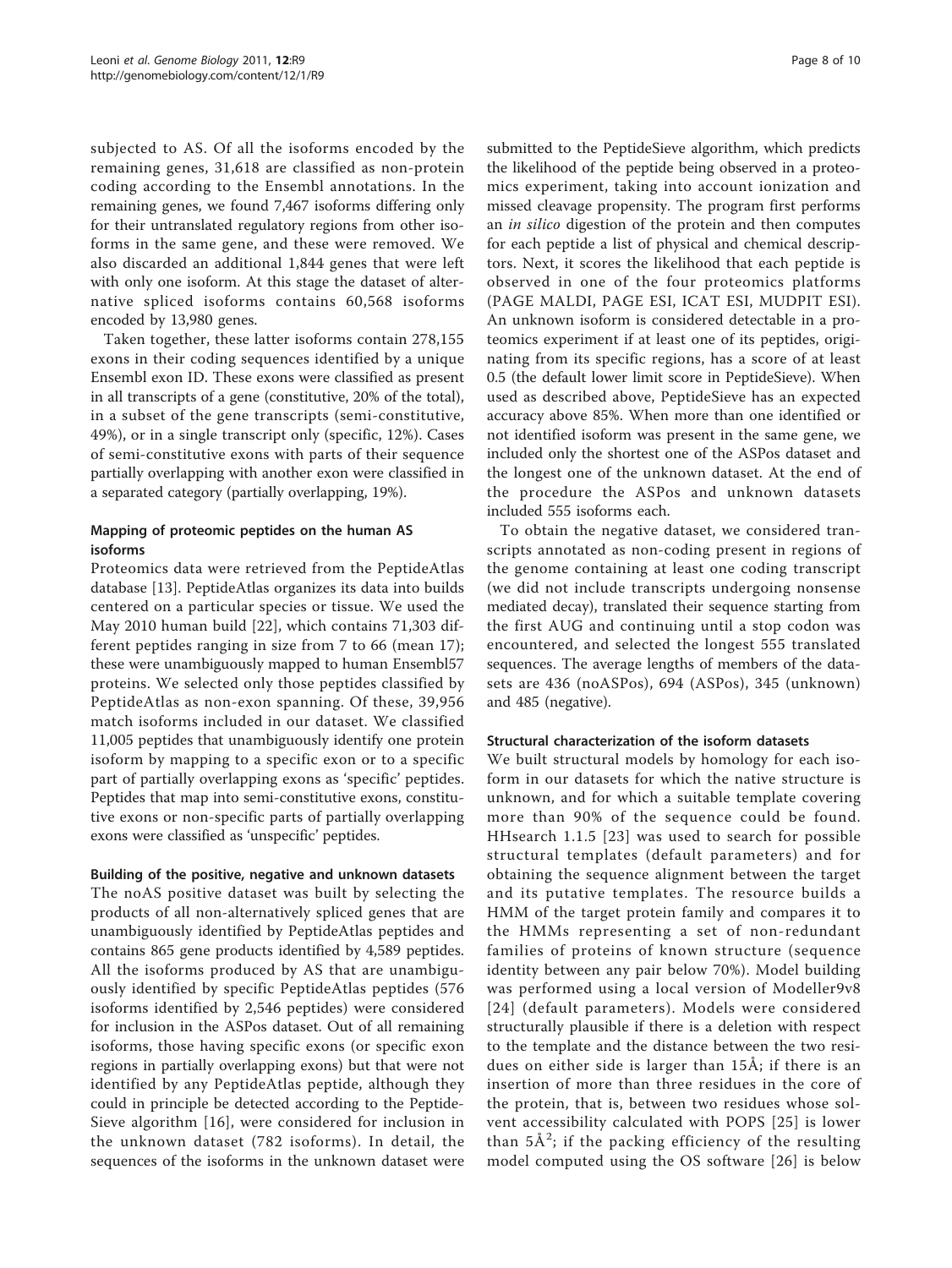0.54 while that of the template used for modeling is not; and if the 'packing-eff' computed using the NUC-PROT package [[27\]](#page-9-0) is below 25.9, while that of the template used for modeling is not. The thresholds for POPS, Packing-eff and OS tools were derived by running the programs on 4,122 monomeric proteins solved by X-ray crystallography at a resolution better than 2Å. The chosen thresholds, 25.5 for POPS values, 25.9 for Packing-eff values and 0.54 for OS values, correspond to two standard deviations from the average (data not shown).

# Functional domain characterization of the isoform datasets

We mapped Pfam domains [[11\]](#page-9-0) on the protein sequences of the isoforms in the datasets, using the batch search utility available through the Pfam web interface, using Pfam-A families and an E-value below 10E-5. For each domain, we computed the coverage of the HMM representing the domain: all domains assigned to an isoform whose length covers less than 70% of the corresponding HMM were considered truncated. This threshold was chosen by evaluating the HMM coverage in a set of protein sequences for which the structure is known. We extracted 3,859 monomeric structures with less than 30% sequence identity from PDB [[20\]](#page-9-0). For every protein, the corresponding Uniprot sequence was retrieved and Pfam domains were assigned according to the criteria described above; 93% of Pfam domains have a coverage between 0.70 and 1.0 in these sequences (data not shown).

# Mapping of Swiss-Prot features on the isoform datasets

Active site residues as annotated in Swiss-Prot (release 57, March 2009) were mapped on all isoforms encoded by a gene using the Ensembl perl APIs and using inhouse developed tools.

# Evaluation of transcriptomic expression

Exon-level isoform expression was extracted from Affymetrix Exon 1.0 ST Array public datasets [[28\]](#page-9-0). The profiled human tissues include breast, cerebellum, heart, kidney, liver, muscle, pancreas, prostate, spleen, testis, and thyroid. RNA-normalized probe-set expression levels, computed using the Affymetrix Power Tools (APT), are available from the Affymetrix web site. We were able to retrieve isoform-specific expression levels for 728 and 532 isoforms of the noASPos and ASPos datasets, respectively, and 264 isoforms of the unknown dataset. Probe set expression levels were computed as the median of normalized expression values in the 11 tissues in the panel. Isoform expression is estimated as the median expression of all probe sets falling in the isoform-specific regions.

#### Data analysis

We used the following definitions: true positive (TP) an isoform in the positive dataset for which the considered descriptor is consistent with the hypothesis of the isoform being functional (that is, structurally plausible, or not containing truncated domains, or containing an active or binding site); false negative (FN) - a positive set isoform for which a descriptor suggests loss of functionality (that is, structurally not plausible, or containing a truncated domain, or missing active sites present in some other isoform of the same gene); false positive (FP) - an unknown or negative set isoform for which the considered descriptor is consistent with the hypothesis of the isoform being functional; true negative (TN) - an unknown or negative set isoform for which a descriptor suggests loss of functionality. We can use the confusion matrix originated by the values of TP, FN, FP, TN to evaluate how well each descriptor (and all their intersections and unions) is able to discriminate between isoforms in the datasets, using the commonly used measures accuracy (ratio between correct predictions TP + TN and total predictions  $TP + FN + FP + TN$ ), sensitivity (ratio between correct positive predictions TP and total predictions in the positive dataset  $TP + FN$ , and specificity (ratio between correct negative predictions TN and total predictions in the negative or unknown dataset  $TN + FP$ ). Since each descriptor can be applied only to a subset of the total isoforms (for example, not all isoforms can be modeled, not all isoforms have Pfam domains, and not all isoforms have an annotated active site), the coverage of each descriptor (defined as the number of isoforms to which the descriptor can be applied over the total number of isoforms under examination) is highly variable. The union of two descriptors, or of all three of them, obviously increases the coverage at the cost, in some cases, of accuracy. When considering the union of two or three descriptors, one must take into account that a number of isoforms can have discordant descriptors. For example, a given isoform of the positive dataset can be structurally plausible, thus having one truncated domain, and therefore it is a TP from the point of view of the structural descriptor ad a FN for the domain integrity descriptor. In all these cases we counted these isoforms as FN (or as TN for isoforms belonging to the negative or unknown dataset).

#### Abbreviations

AS: alternative splicing; ASPos: alternatively spliced positives; FN: false negative; FP: false positive; HMM: hidden Markov model; MS: mass spectrometry; noASPos: non alternatively spliced positives; ORF: open reading frame; TN: true negative; TP: true positive; UTR: untranslated region.

#### Acknowledgements

This work was supported by award number KUK-I1-012-43 made by King Abdullah University of Science and Technology (KAUST), by FIRB Italbionet